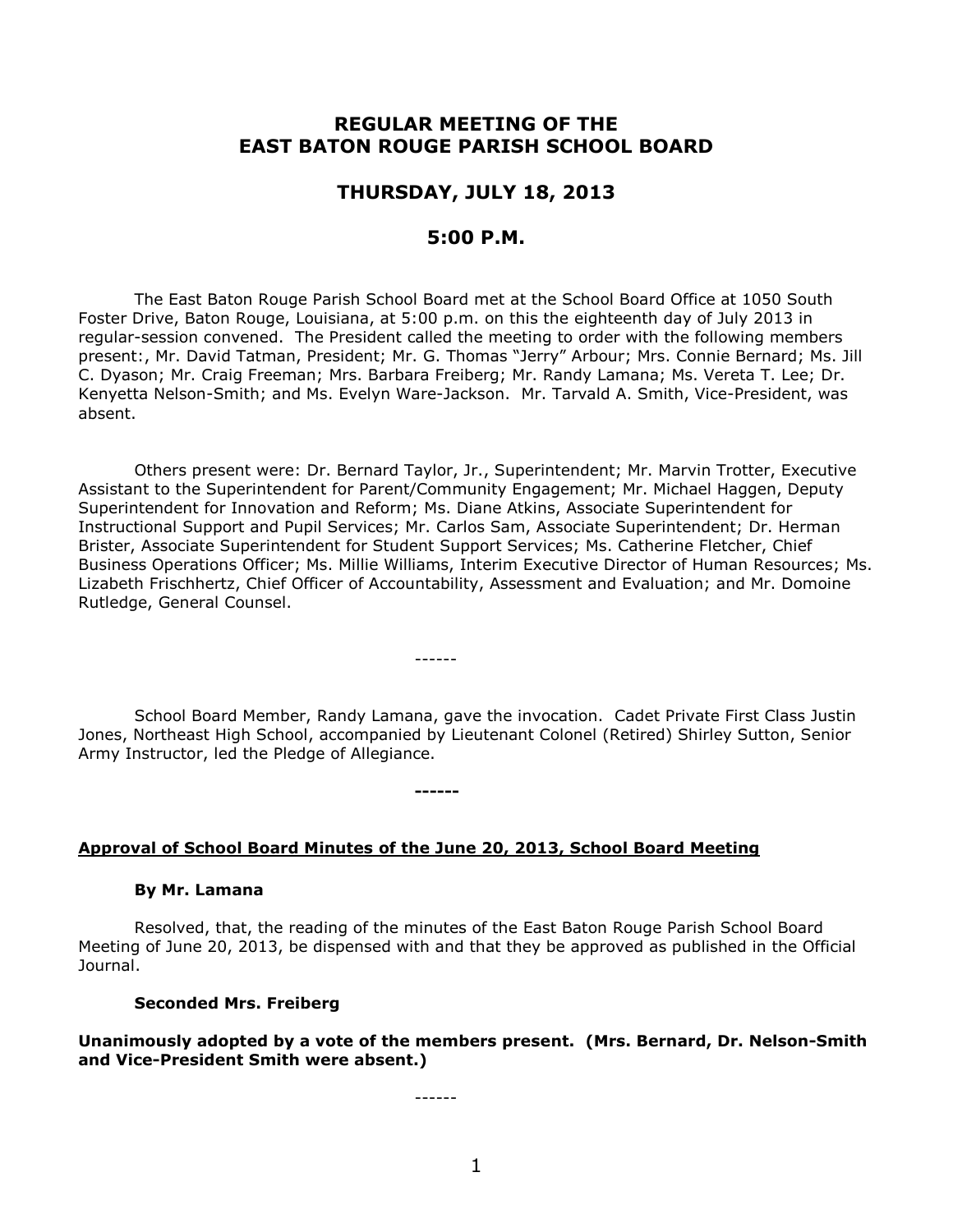## **Point of Information**

Announcement of the East Baton Rouge Parish School Board Members who received credit hours for Act 705 for the year 2012: Jerry Arbour, Connie Bernard, Jill Dyason, Craig Freeman, Barbara Freiberg, Randy Lamana, Vereta Lee, Dr. Kenyetta Nelson-Smith, Tarvald Smith, David Tatman, and Evelyn Ware-Jackson.

------

## **Approval of Settlement of a Law Suit**

#### **By Mrs. Freiberg**

Resolved, that, the East Baton Rouge Parish School Board does hereby accept the recommendation of Mr. Domoine Rutledge, General Counsel, East Baton Rouge Parish School Board, in the matter of: Sharonda Craig v. Pamela France and EBRPSB, Suit No. 602,888; Section 22; 19th JDC, Parish of East Baton Rouge.

### **Seconded by Mr. Freeman**

**Unanimously adopted by a vote of the members present. (Vice-President Smith was absent.)**

**------**

## **Approval of Proposed 2013-2014 General Fund Budget, Budget Resolution and 2013-2014 Salary Schedules**

#### **By Mrs. Freiberg**

Resolved, that, the East Baton Rouge Parish School Board does hereby approve the Proposed 2013-2014 General Fund Budget, the Budget Resolution, and the 2013-2014 Salary Schedules.

#### **Seconded by Mr. Freeman**

#### **Discussion followed.**

#### **A substitute motion was made.**

#### **By Mr. Lamana**

Resolved, that, the East Baton Rouge Parish School Board does hereby defer approval of the Proposed 2013-2014 General Fund Budget, the Budget Resolution, and the 2013 2014 Salary Schedules until after a workshop is held. A date for approval on the budget will be agreed on by the Board after the workshop is held.

#### **Seconded by Mrs. Bernard**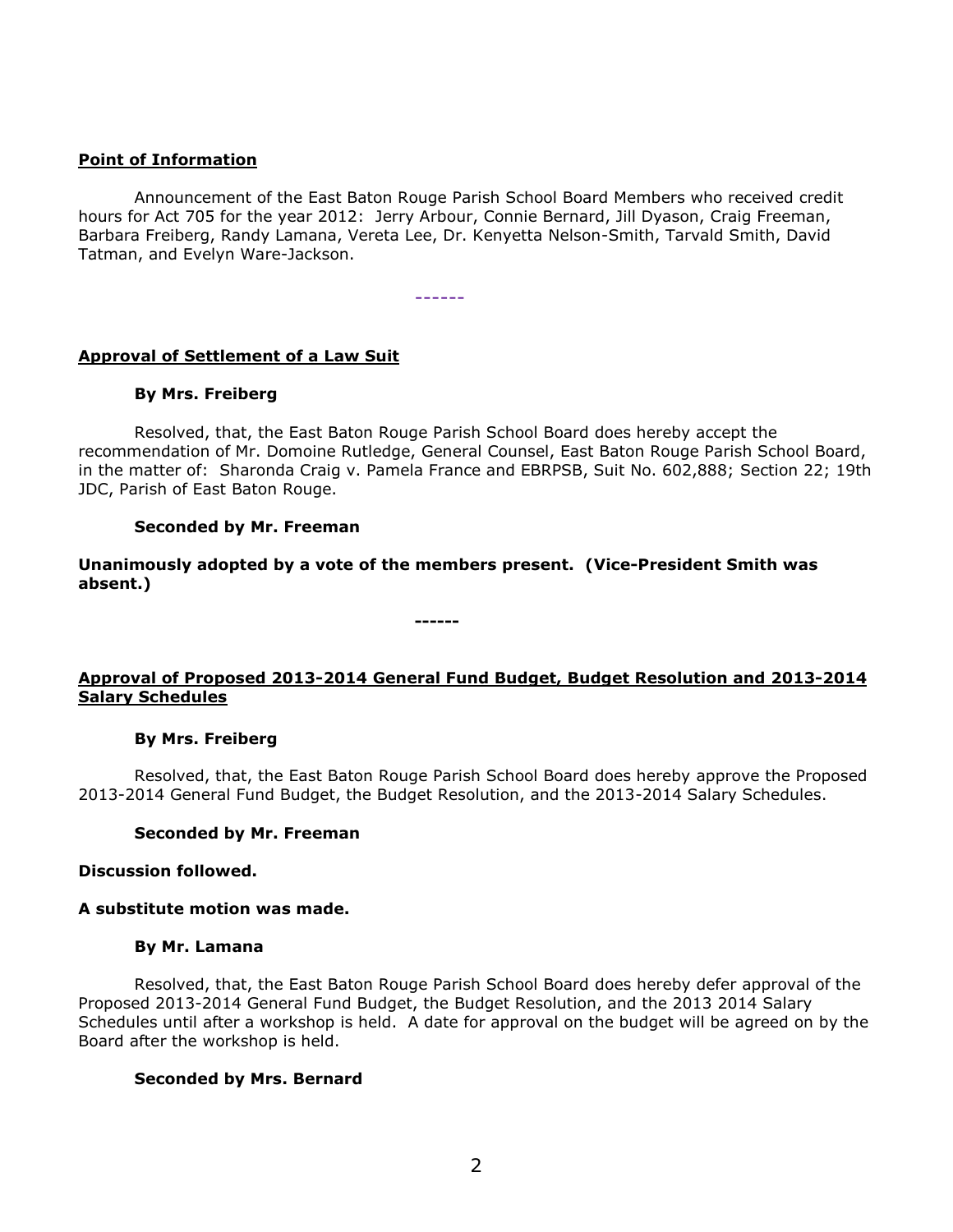**The vote on the substitute motion was as follows:**

- **Yeas: (6) Mr. Arbour, Mrs. Bernard, Ms. Dyason, Mr. Lamana, Ms. Lee, and Dr. Nelson-Smith,**
- **Nays: (4) Mr. Freeman, Mrs. Freiberg, President Tatman, and Ms. Ware-Jackson**
- **Abstained: (0) None**
- **Absent: (1) Vice-President Smith**

**The substitute motion was declared adopted.**

**------**

## **Request to Accept Contracts** *In Globo*

#### **By Mr. Freeman**

Resolved, that, the East Baton Rouge Parish School Board does hereby accept the following budgets listed in Item #10 *in globo.* There was no objection from any Board member.

#### **Approval of Budgets**

#### **By Mr. Freeman**

Resolved, that, the East Baton Rouge Parish School Board does hereby approve the following budgets:

- 10-1. Proposed 2013-2014 I CARE Budget and Alcohol/Drug Abuse Prevention Program (ADAPP) budget.
- 10-2. Proposed 2013-2014 Radio Training Program (RTP) budget.
- 10.3. 2013-2014 Child Nutrition Program budget.
- 10-4. Proposed 2013-2014 Tax Plan Budgets for Propositions 2 and 3.

## **Seconded by Mrs. Freiberg**

#### **Discussion followed.**

## **The following amendment was made.**

#### **By Mrs. Bernard**

Resolved, that, the East Baton Rouge Parish School Board does hereby approve the following budgets:

- 10-1. Proposed 2013-2014 I CARE Budget and Alcohol/Drug Abuse Prevention Program (ADAPP) budget.
- 10-2. Proposed 2013-2014 Radio Training Program (RTP) budget.
- 10.3. 2013-2014 Child Nutrition Program budget.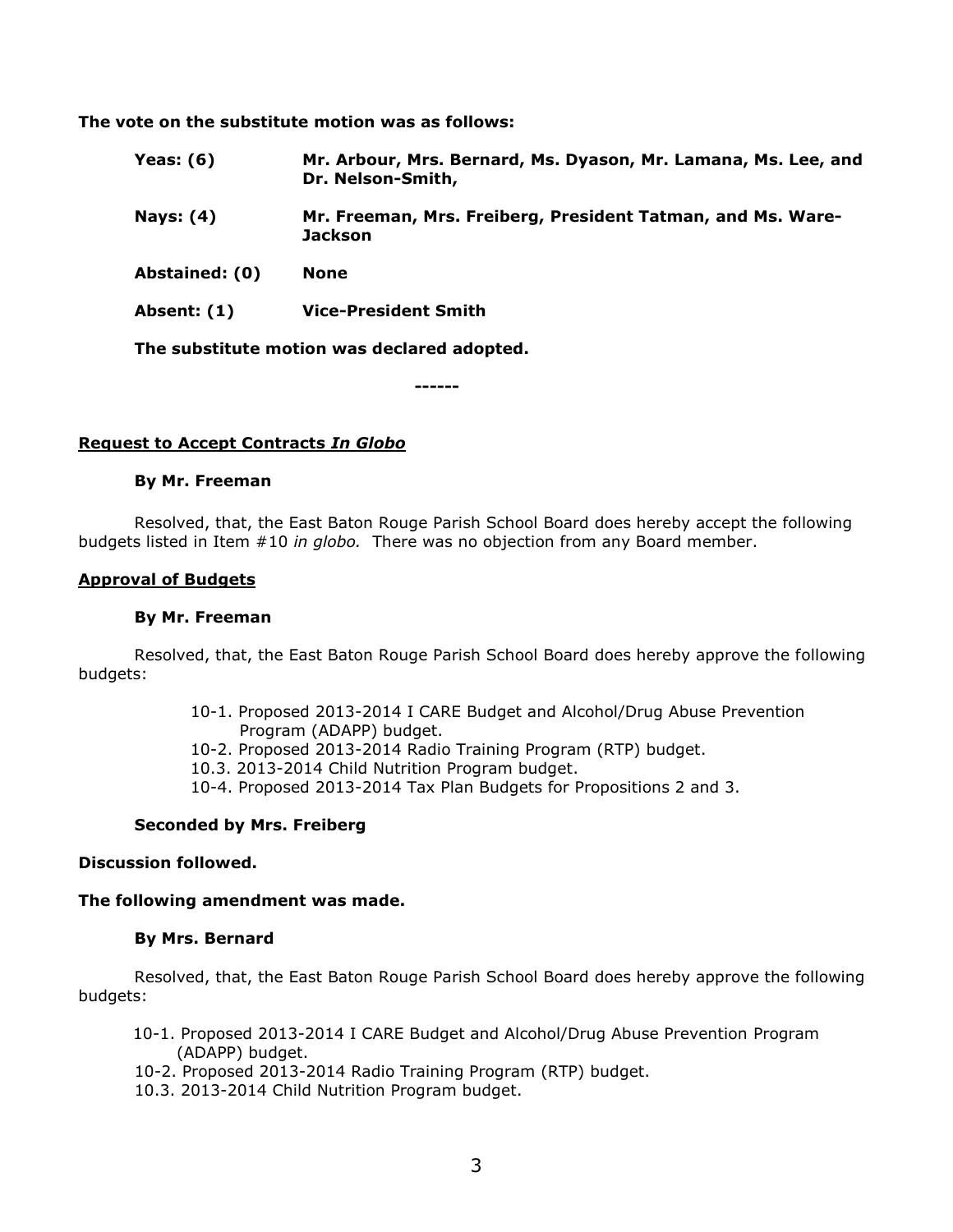Budget Item #10-4, Proposed 2013-2014 Tax Plan Budgets for Propositions 2 and 3, will be placed on the agenda for the School Board Workshop.

## **Seconded by Mr. Arbour**

**The originator and seconder of the original motion accepted the amendment.**

**The vote on the amended motion was as follows:**

| <b>Yeas: (9)</b> | Mr. Arbour, Mrs. Bernard, Ms. Dyason, Mr. Freeman, Mrs.<br>Freiberg, Mr. Lamana, Ms. Lee, Dr. Nelson-Smith, and Ms. Ware-<br><b>Jackson</b> |
|------------------|---------------------------------------------------------------------------------------------------------------------------------------------|
| Nays: (1)        | <b>President Tatman</b>                                                                                                                     |
| Abstained: (0)   | <b>None</b>                                                                                                                                 |
| Absent: (1)      | <b>Vice-President Smith</b>                                                                                                                 |
|                  |                                                                                                                                             |

**The amended motion was declared adopted.**

**------**

# **Authorization for Superintendent and General Counsel to Address the Louisiana Department of Education's Decision to Deny Proposed School Closures and Related Matters**

## **By Mr. Freeman**

Resolved, that, the East Baton Rouge Parish School Board does hereby give authorization to the Superintendent and General Counsel to take those steps necessary, including the institution of appropriate legal action, to address the Louisiana Department of Education's decision to deny proposed school closures and related matters.

## **Seconded by Mr. Lamana**

**The vote on the motion was as follows:**

| <b>Yeas: (9)</b> | Mr. Arbour, Mrs. Bernard, Mr. Freeman, Mrs. Freiberg, Mr.    |
|------------------|--------------------------------------------------------------|
|                  | Lamana, Ms. Lee, Dr. Nelson-Smith, President Tatman, and Ms. |
|                  | Ware-Jackson                                                 |

**Nays: (1) Ms. Dyason**

**Abstained: (0) None**

**Absent: (1) Vice-President Smith** 

**The motion was declared adopted.**

**------**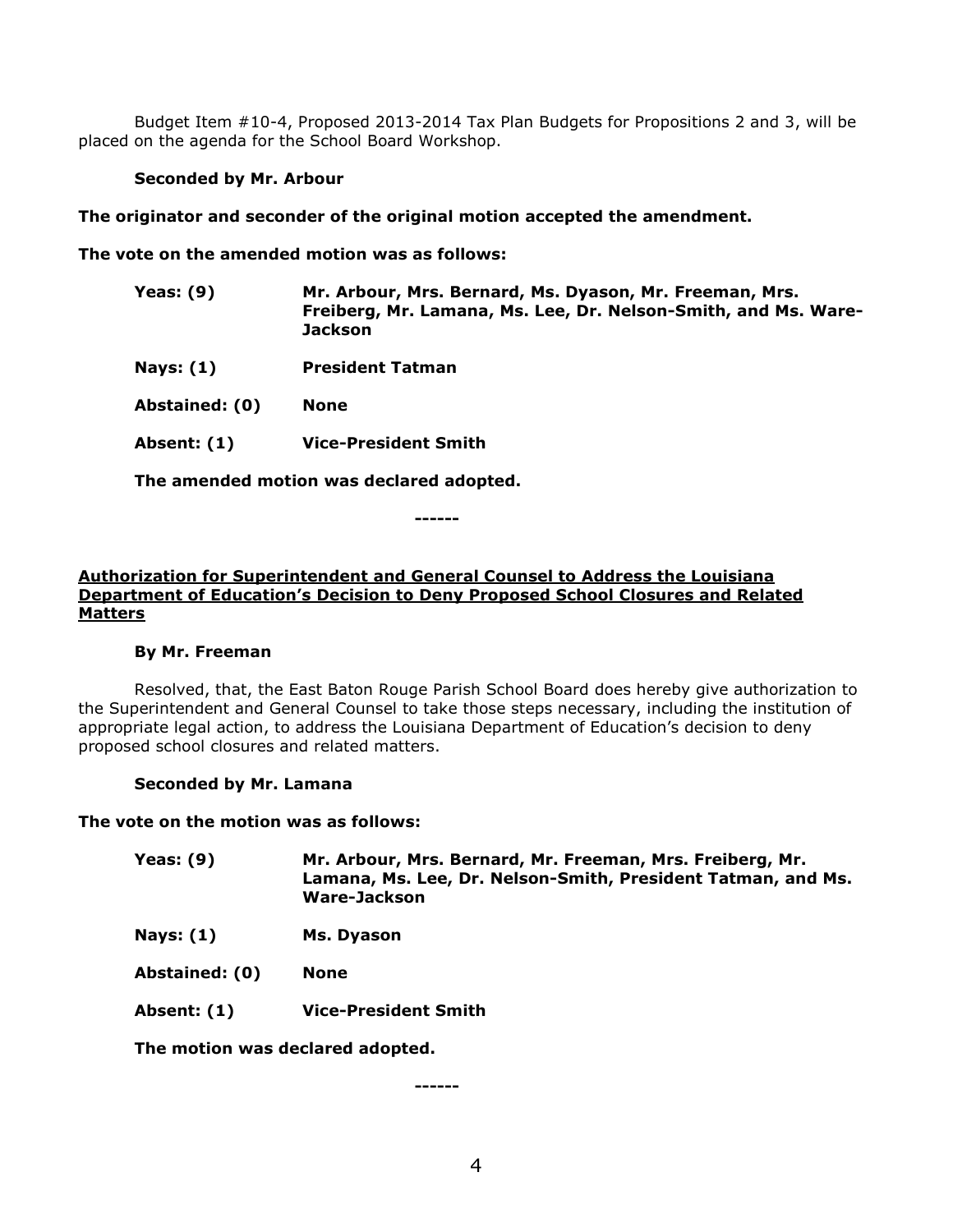## **Approval of Revised Job Description**

## **By Mrs. Freiberg**

Resolved, that, the East Baton Rouge Parish School Board does hereby approve the following revised job description: Coordinator of Instruction for English Language Learners (ELL).

# **Seconded by Mr. Freeman**

## **Unanimously adopted by a vote of the members present. (Vice-President Smith was absent.)**

**------**

## **Request to Accept Grant/Donation** *In Globo*

# **By Mrs. Bernard**

Resolved, that, the East Baton Rouge Parish School Board does hereby accept the following grant/donation listed in Item #15 *in globo.* 

## **Acceptance of Grant/Donation**

### **By Mrs. Bernard**

Resolved, that, the East Baton Rouge Parish School Board does hereby accept the following grant/donation:

- 15-1. Striving Readers Comprehensive Literacy Program Grant.
- 15-2. Junior Great Books donation from Parent Council to Westdale Heights Academic Magnet School for a period beginning August 2013, through May 2014, for an amount of \$21,173.27.

## **Seconded by Mrs. Freiberg**

**Unanimously adopted by a vote of the members present. (Vice-President Smith was absent.)**

**------**

## **Approval of Renewals for Contracts/Memorandum of Understanding**

Resolved, that, the East Baton Rouge Parish School Board does hereby approve the renewals for the following contracts/Memorandum of Understanding:

16-1. City Year for a period beginning July 1, 2013, and ending June 30, 2014, for an amount of \$400,000.00.

## **By Mrs. Freiberg**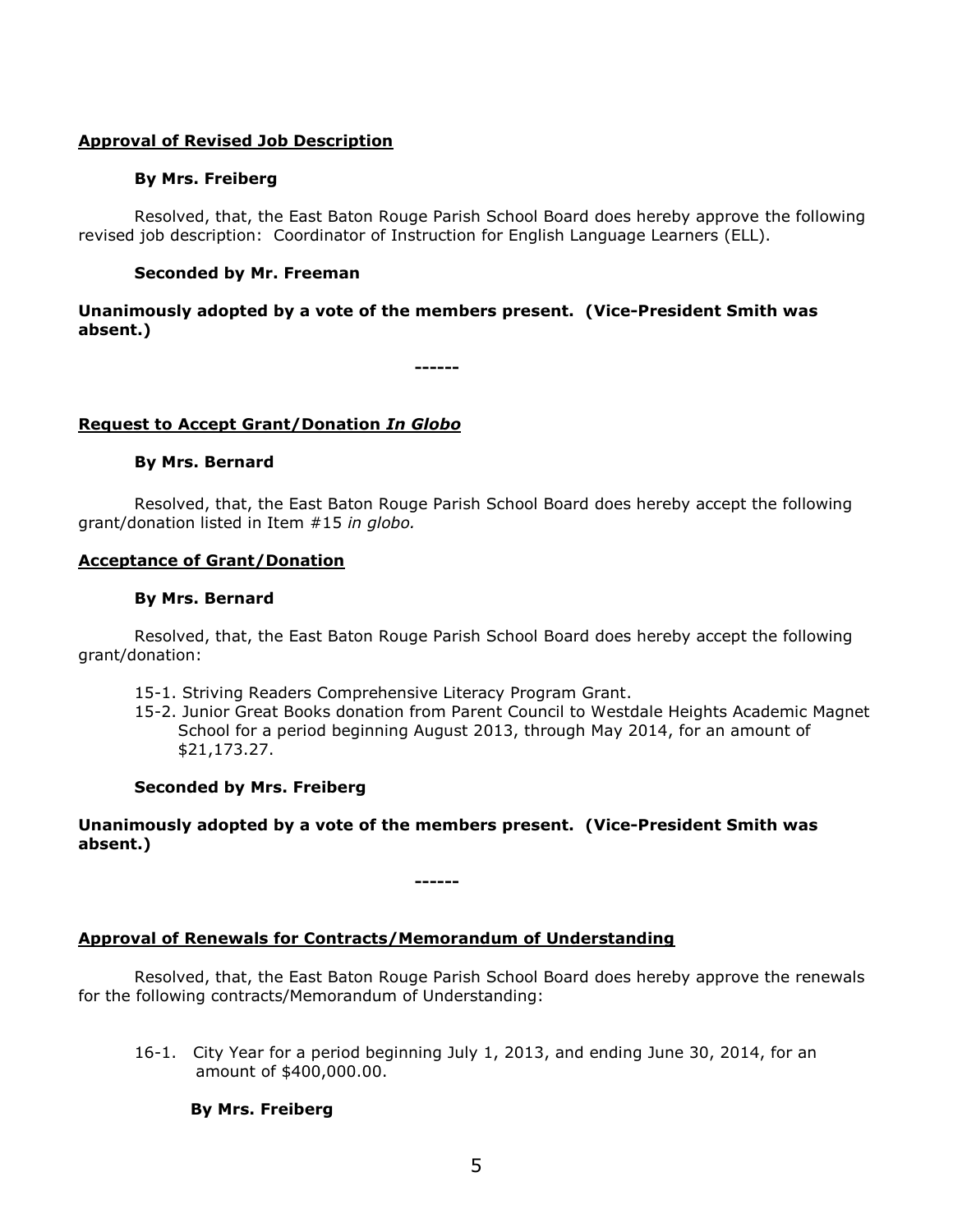#### **Seconded by Mr. Freeman**

## **Unanimously adopted by a vote of the members present. (Vice-President Smith was absent.)**

16-2. Diplomas Now for a period of July 1, 2013 – June 30, 2014, for an amount of \$85,000.00.

**By Ms. Dyason Seconded by Ms. Ware-Jackson**

**Unanimously adopted by a vote of the members present. (Vice-President Smith was absent.)**

16-3. Strategic Learning Initiatives as it relates to Glen Oaks High School for a period beginning July 1, 2013, for an amount of \$120,000.00.

### **By Mrs. Freiberg Seconded by Ms. Ware-Jackson**

#### **Unanimously adopted by a vote of the members present. (Vice-President Smith was absent.)**

16-4. Delta Education, LLC for refurbishment of science kits for 2013-2014 for an amount of \$870,555.00.

**By Ms. Lee Seconded by Mr. Freeman**

**Unanimously adopted by a vote of the members present. (Vice-President Smith was absent.)**

16-5. Manship Theatre for an amount of \$40,000.00.

**By Ms. Bernard Seconded by Mrs. Freiberg**

**Unanimously adopted by a vote of the members present. (Vice-President Smith was absent.)**

16-6. Arts Council of Greater Baton Rouge (General Fund) for an amount of \$35,000.00.

**By Mrs. Bernard Seconded by Mr. Freeman**

**Unanimously adopted by a vote of the members present. (Vice-President Smith was absent.)**

16-7. Arts Council of Greater Baton Rouge (Magnet Funds) for an amount of \$20,450.00.

**By Mr. Lamana Seconded by Ms. Ware-Jackson**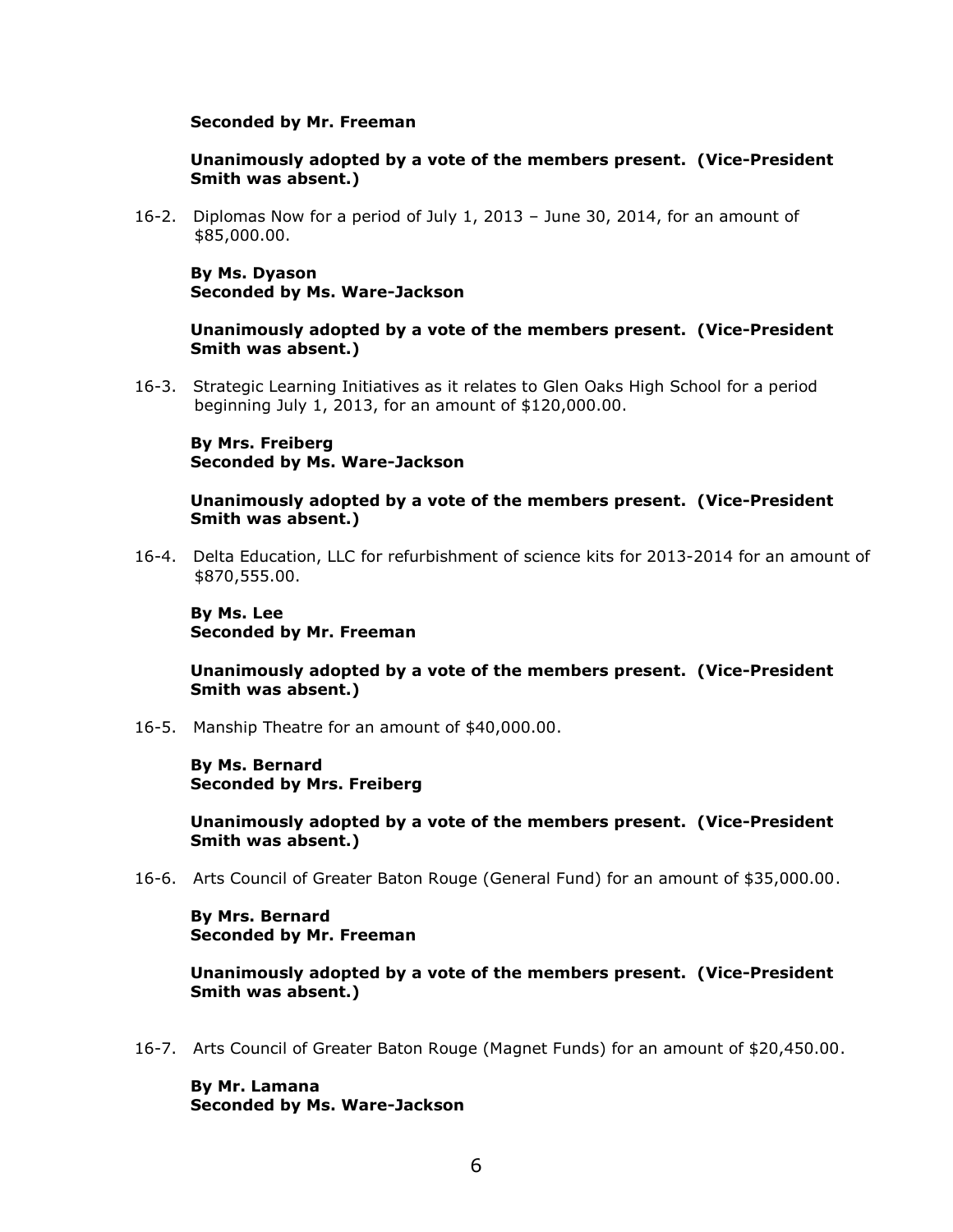## **Unanimously adopted by a vote of the members present. (Vice-President Smith was absent.)**

16-8. New Millennium Education, LLC for a period of July 1, 2013, through June 30, 2014, for an amount not to exceed \$75,000.00.

**By Ms. Ware-Jackson Seconded by Mrs. Freiberg**

**The vote on the motion was as follows:**

- **Yeas: (7) Mrs. Bernard, Ms. Dyason, Mr. Freeman, Mrs. Freiberg, Mr. Lamana, President Tatman, and Ms. Ware-Jackson**
- **Nays: (3) Mr. Arbour, Ms. Lee, and Dr. Nelson-Smith**

**Abstained: (0) None**

**Absent: (1) Vice-President Smith** 

### **The motion was declared adopted.**

16-9. Edgenuity e(2020) for three (3) years as it relates to credit recovery, credit accrual, and course choice for a total amount of \$311,250.00.

**By Mrs. Freiberg Seconded by Mr. Freeman**

**Unanimously adopted by a vote of the members present. (Vice-President Smith was absent.)**

16-10. Memorandum of Understanding with AMI Kids Baton Rouge, Inc., for an increase of \$150,000.00.

**By Ms. Lee Seconded by Mrs. Freiberg**

**Unanimously adopted by a vote of the members present. (Vice-President Smith was absent.)**

16-11. Volunteers in Public Schools for the period of July 1, 2013, through June 30, 2014, for an amount of \$87,000.00.

**By Ms. Ware-Jackson Seconded by Mr. Freeman**

**Unanimously adopted by a vote of the members present. (Vice-President Smith was absent.)**

**------**

**Request to Accept Contracts** *In Globo*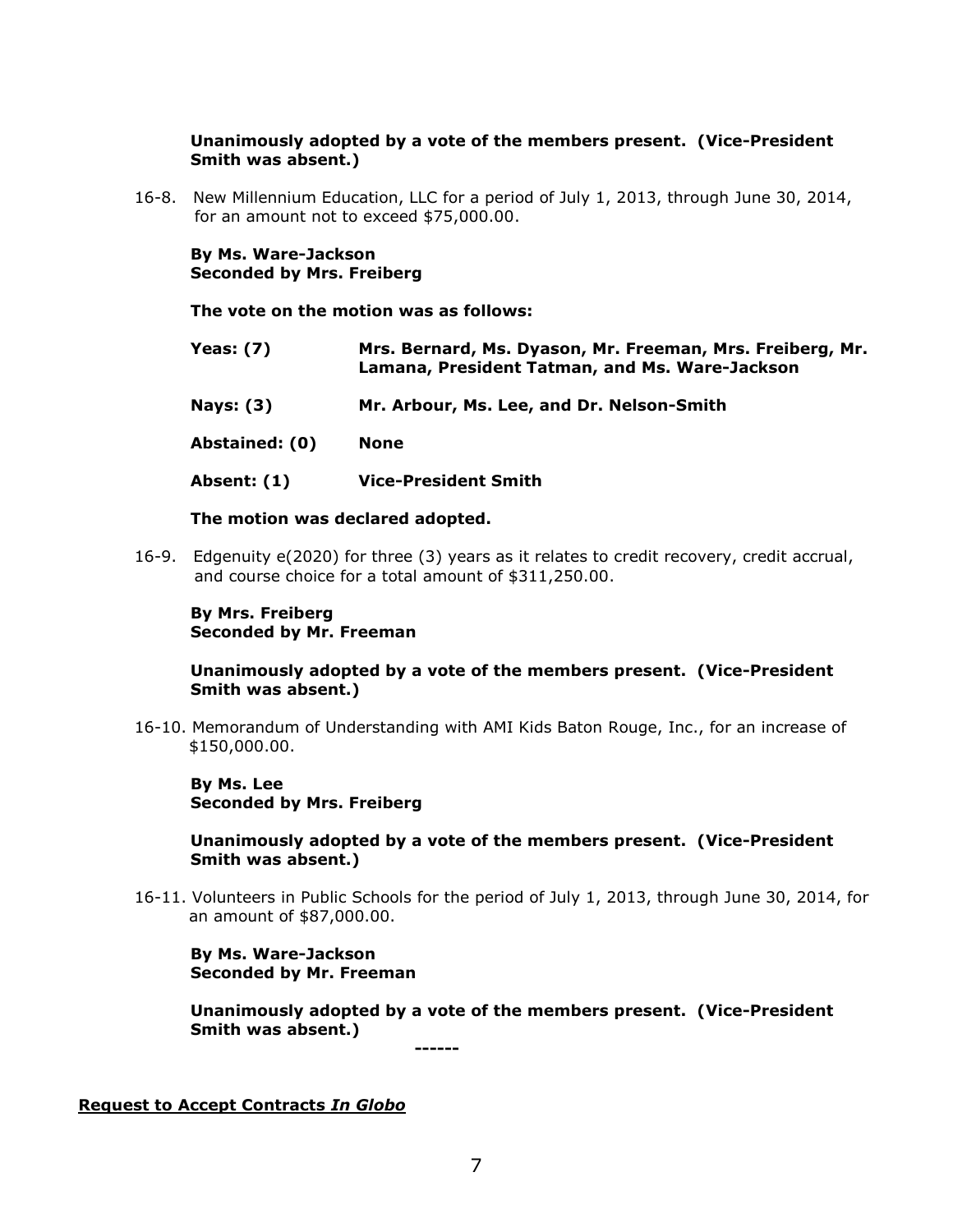### **By Mrs. Freiberg**

Resolved, that, the East Baton Rouge Parish School Board does hereby accept the following contracts between the East Baton Rouge Parish School System and Education Foundations, LLC for non-public programs funded through Title I listed in Item #17 *in globo.* 

## **Approval of Contracts**

## **By Mrs. Freiberg**

Resolved, that, the East Baton Rouge Parish School Board does hereby approve the following contracts:

- 17-1. Jehovah-Jireh Christian Academy \$13,847.00.
- 17-2. Baton Rouge Lutheran \$13,176.00.
- 17-3. Brighter Horizons School of Baton Rouge \$14,900.00.
- 17-4. Diocese of Baton Rouge \$207,249.00.
- 17-5. Hosanna Christian Academy \$114,494.00.

### **Seconded by Mr. Freeman**

**Unanimously adopted by a vote of the members present. (Mr. Arbour and Vice-President Smith were absent.)**

**------**

## **Approval of Contracts**

Resolved, that, the East Baton Rouge Parish School Board does hereby approve the following contracts for curriculum and instruction/related matters:

18-1. ONCOURSE Systems for Education, LLC for an amount of \$68,000.00 (moving from site-based license to district license), pending final negotiations by General Counsel.

**By Mr. Freeman Seconded by Ms. Ware-Jackson**

**The vote on the motion was as follows:**

- **Yeas: (8) Mrs. Bernard, Ms. Dyason, Mr. Freeman, Mrs. Freiberg, Mr. Lamana, Ms. Lee, President Tatman, and Ms. Ware-Jackson**
- **Nays: (1) Dr. Nelson-Smith**

**Abstained: (0) None**

**Absent: (2) Mr. Arbour and Vice-President Smith** 

## **The motion was declared adopted.**

18-2. Scholastic Services for an amount of \$945,978.00.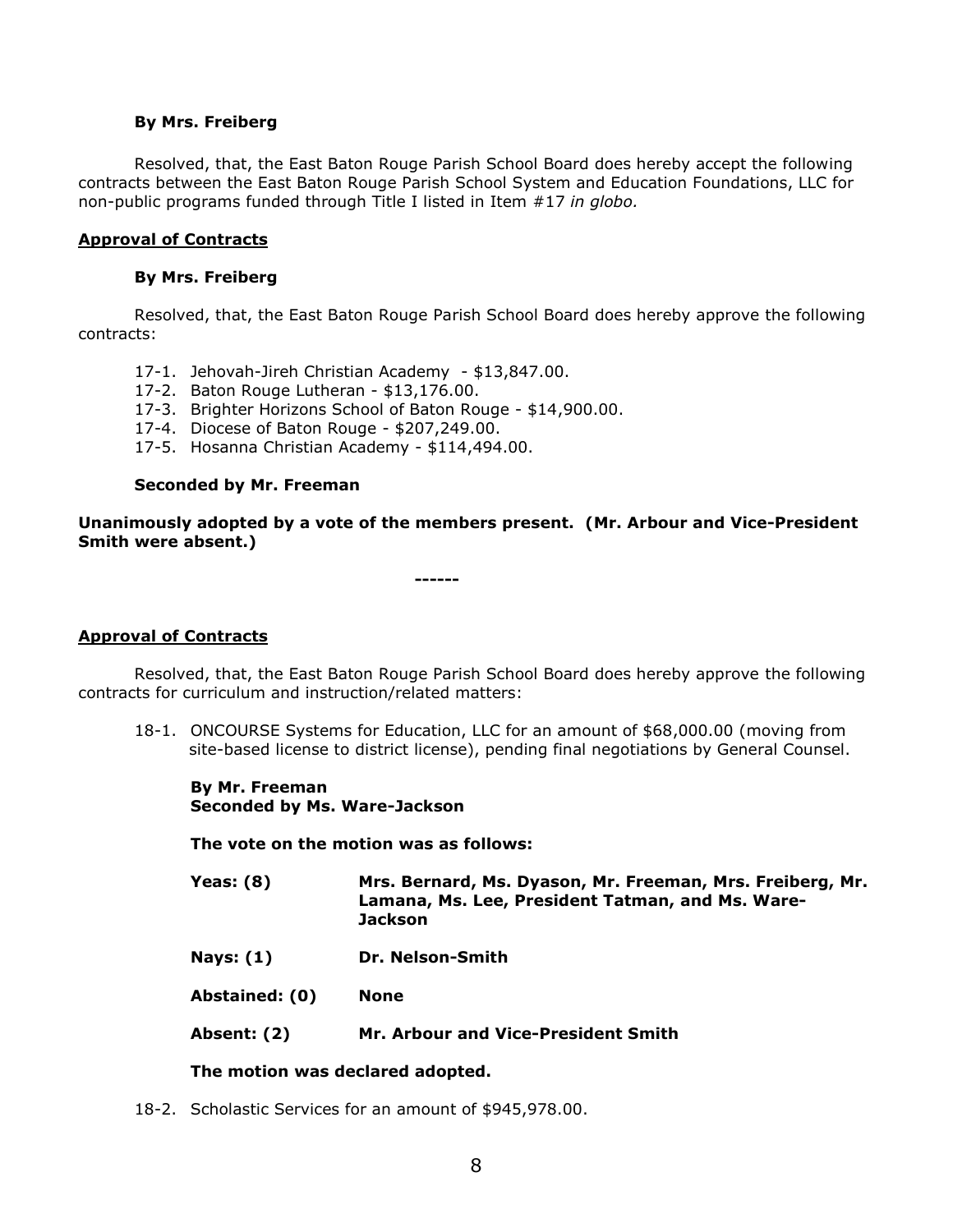**By Mrs. Freiberg Seconded by Mr. Freeman**

**The vote on the motion was as follows:**

| <b>Yeas: (7)</b>    | Mrs. Bernard, Ms. Dyason, Mr. Freeman, Mrs. Freiberg, Mr.<br>Lamana, President Tatman, and Ms. Ware-Jackson |
|---------------------|-------------------------------------------------------------------------------------------------------------|
| <b>Nays: (0)</b>    | None                                                                                                        |
| Abstained: (1)      | Dr. Nelson-Smith                                                                                            |
| Absent: (2)         | Mr. Arbour and Vice-President Smith                                                                         |
| <b>No Vote: (1)</b> | Ms. Lee                                                                                                     |

**The motion was declared adopted.**

18-3. Architects of Achievement for staff development services as it relates to the new Lee High School for an amount of \$28,000.00.

#### **By Mrs. Freiberg Seconded by Ms. Ware-Jackson**

**The vote on the motion was as follows:**

| Yeas: $(7)$    | Mrs. Bernard, Ms. Dyason, Mr. Freeman, Mrs. Freiberg, Mr.<br>Lamana, President Tatman, and Ms. Ware-Jackson |
|----------------|-------------------------------------------------------------------------------------------------------------|
| Nays: $(0)$    | None                                                                                                        |
| Abstained: (2) | Ms. Lee and Dr. Nelson-Smith                                                                                |
| Absent: (2)    | Mr. Arbour and Vice-President Smith                                                                         |

**The motion was declared adopted.**

18-4. Measured Progress for test items and development for an amount of \$51,000.00.

**By Mr. Freeman Seconded by Ms. Ware-Jackson**

**The vote on the motion was as follows:**

- **Yeas: (8) Mrs. Bernard, Ms. Dyason, Mr. Freeman, Mrs. Freiberg, Mr. Lamana, Ms. Lee, President Tatman, and Ms. Ware-Jackson**
- **Nays: (0) None**
- **Abstained: (1) Dr. Nelson-Smith**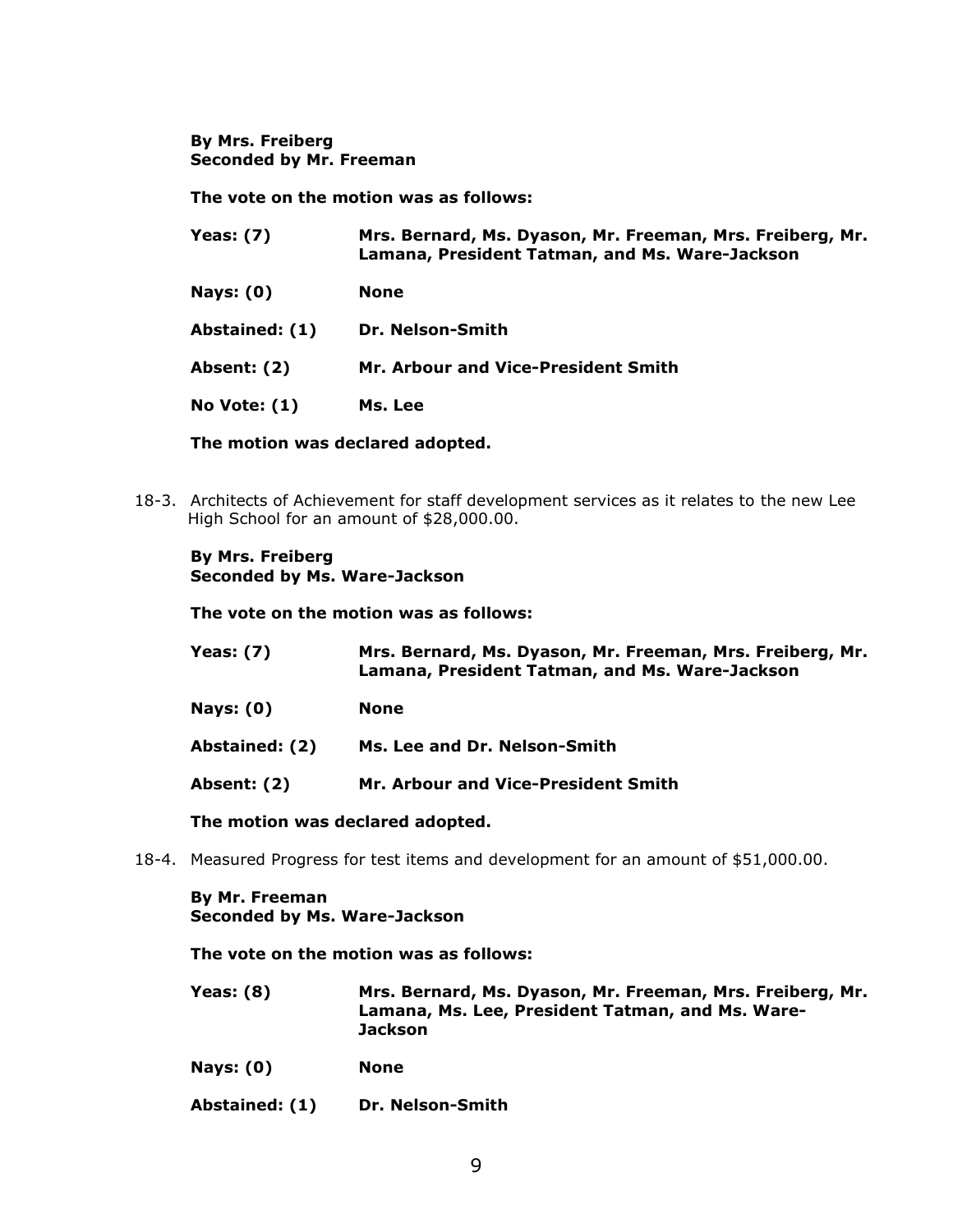# **Absent: (2) Mr. Arbour and Vice-President Smith**

## **The motion was declared adopted.**

**------**

# **Approval to Issue a Request for Proposals (RFP)**

## **By Ms. Ware-Jackson**

Resolved, that, the East Baton Rouge Parish School Board does hereby give approval to issue a Request for Proposals (RFP) for services related to curriculum development, assessment, professional development, and coaching for the Common Core implementation and PARCC Assessment Readiness.

### **Seconded by Mrs. Freiberg**

### **The vote on the motion was as follows:**

| Yeas: $(7)$                      | Mrs. Bernard, Ms. Dyason, Mr. Freeman, Mrs. Freiberg, Mr.<br>Lamana, President Tatman, and Ms. Ware-Jackson |
|----------------------------------|-------------------------------------------------------------------------------------------------------------|
| Nays: $(1)$                      | Ms. Lee                                                                                                     |
| Abstained: (1)                   | Dr. Nelson-Smith                                                                                            |
| Absent: (2)                      | Mr. Arbour and Vice-President Smith                                                                         |
| The motion was declared adopted. |                                                                                                             |

**------**

## **Authorization for Mercer to Conduct a Performance Audit**

#### **By Mrs. Bernard**

Resolved, that, the East Baton Rouge Parish School Board does hereby give authorization for Mercer to conduct a performance audit of the East Baton Rouge Parish School System's Health Care Plan Administrator, Blue Cross/Blue Shield of Louisiana, for an amount of \$65,000.00.

## **Seconded by Mrs. Freiberg**

#### **The vote on the motion was as follows:**

| Yeas: $(7)$ | Mrs. Bernard, Mr. Freeman, Mrs. Freiberg, Mr. Lamana, Ms. Lee,<br><b>President Tatman, and Ms. Ware-Jackson</b> |
|-------------|-----------------------------------------------------------------------------------------------------------------|
| Nays: $(1)$ | Dr. Nelson-Smith                                                                                                |

**Abstained: (1) Ms. Dyason**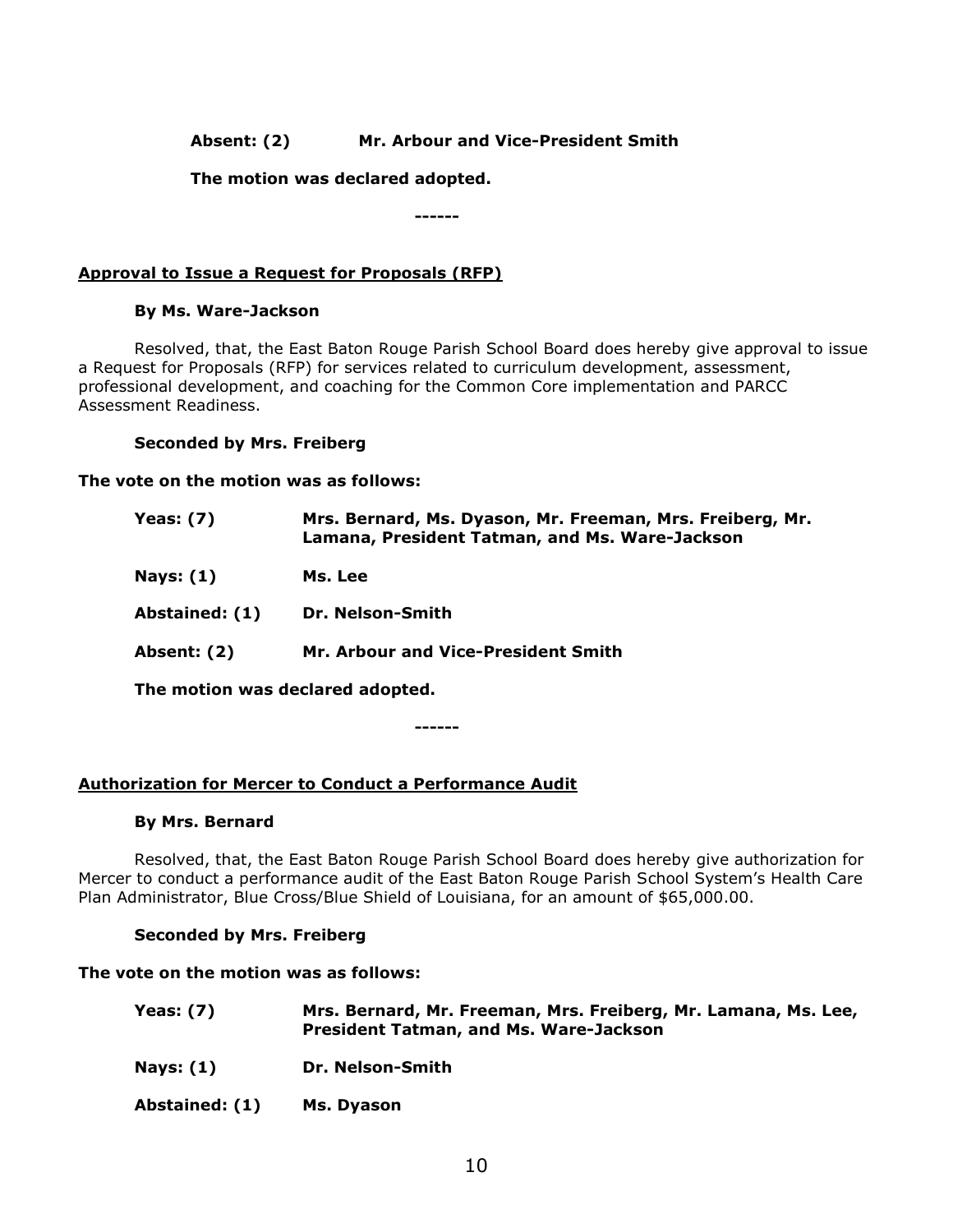# **Absent: (2) Mr. Arbour and Vice-President Smith**

**The motion was declared adopted.**

**------**

# **Authorization for Mercer to Conduct a Verification Audit**

# **By Mrs. Bernard**

Resolved, that, the East Baton Rouge Parish School Board does hereby give authorization for Mercer to conduct a verification audit on the Medicare status of the East Baton Rouge Parish School System's eligible retirees, for an amount of \$46,000.00.

# **Seconded by Mr. Freeman**

**The vote on the motion was as follows:**

| <b>Yeas: (7)</b> | Mrs. Bernard, Ms. Dyason, Mr. Freeman, Mrs. Freiberg, Mr.<br>Lamana, President Tatman, and Ms. Ware-Jackson |
|------------------|-------------------------------------------------------------------------------------------------------------|
| Nays: $(1)$      | Ms. Lee                                                                                                     |
| Abstained: (1)   | Dr. Nelson-Smith                                                                                            |
| Absent: (2)      | Mr. Arbour and Vice-President Smith                                                                         |
|                  | The motion was declared adopted                                                                             |

**The motion was declared adopted.**

**------**

# **Approval of the** *Students Rights & Responsibilities Handbook and Discipline Policy for 2013-2014*

# **By Mr. Lamana**

Resolved, that, the East Baton Rouge Parish School Board does hereby approve *the Students Rights & Responsibilities Handbook and Discipline Policy for the 2013-2014* school year for the East Baton Rouge Parish School System with noted changes.

# **Seconded by Dr. Nelson-Smith**

**Unanimously adopted by a vote of the members present. (Mr. Arbour and Vice-President Smith were absent.)**

**------**

# **There being no further business, the Board adjourned by acclamation.**